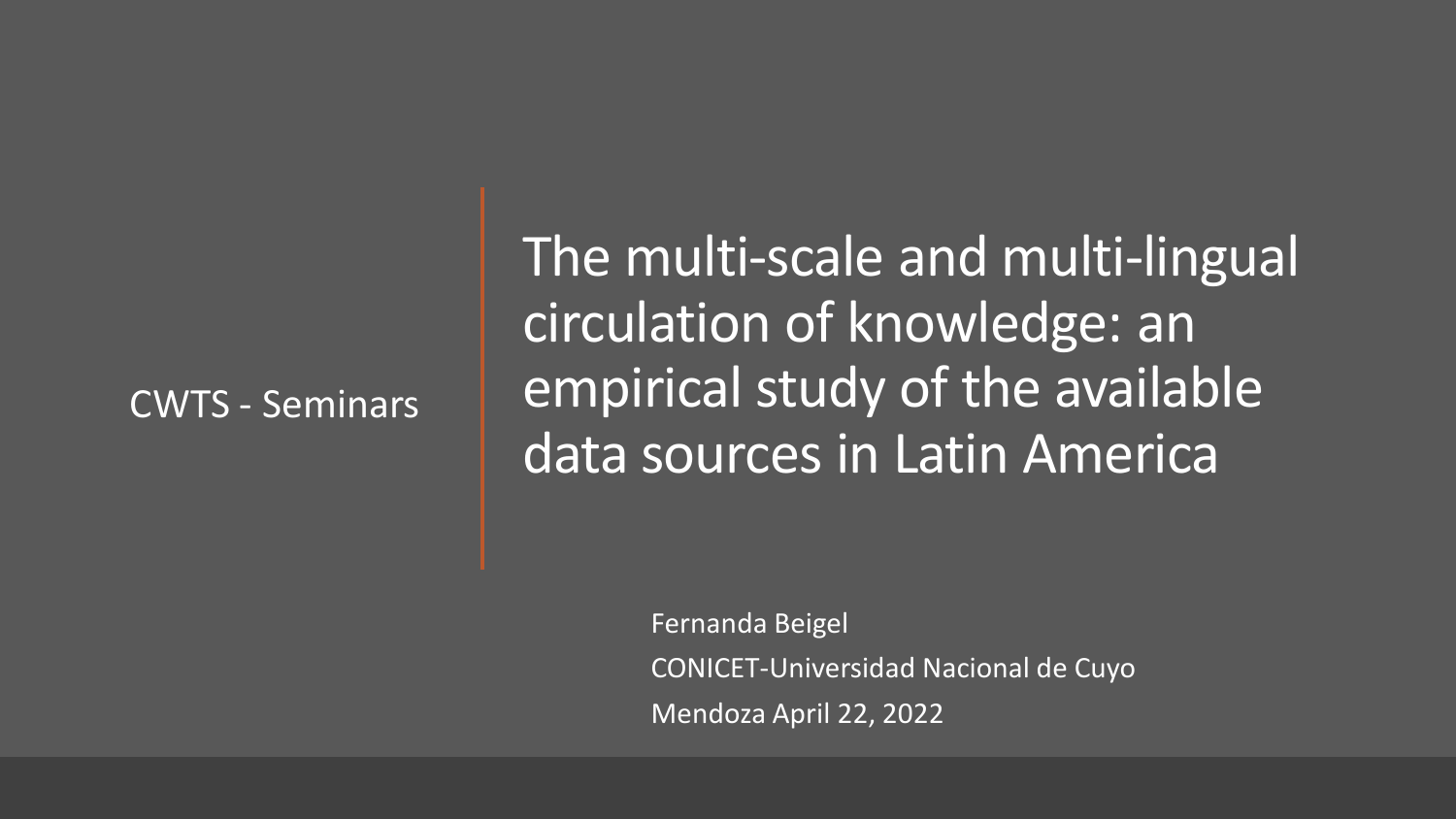# **THE LATIN AMERICAN CIRCUIT**



Beigel, F. (2021) A multi-scale perspective for assessing publishing circuits in non-hegemonic countries, Tapuya: Latin American Science, Technology and Society, Vol 4 (1)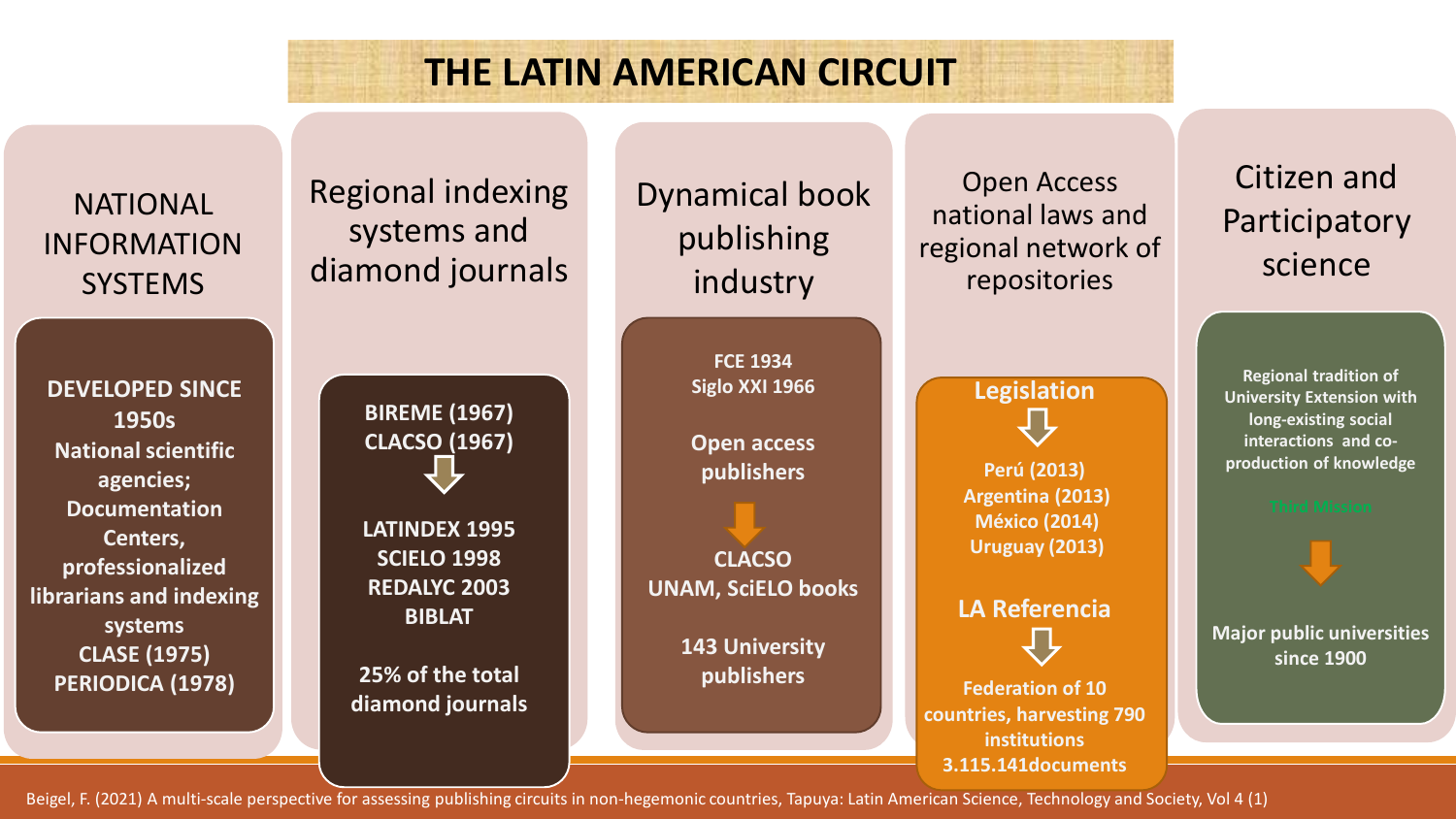## **Global distribution of open access journals (Diamond and APC based). Operas Report 2021-Source: DOAJ**

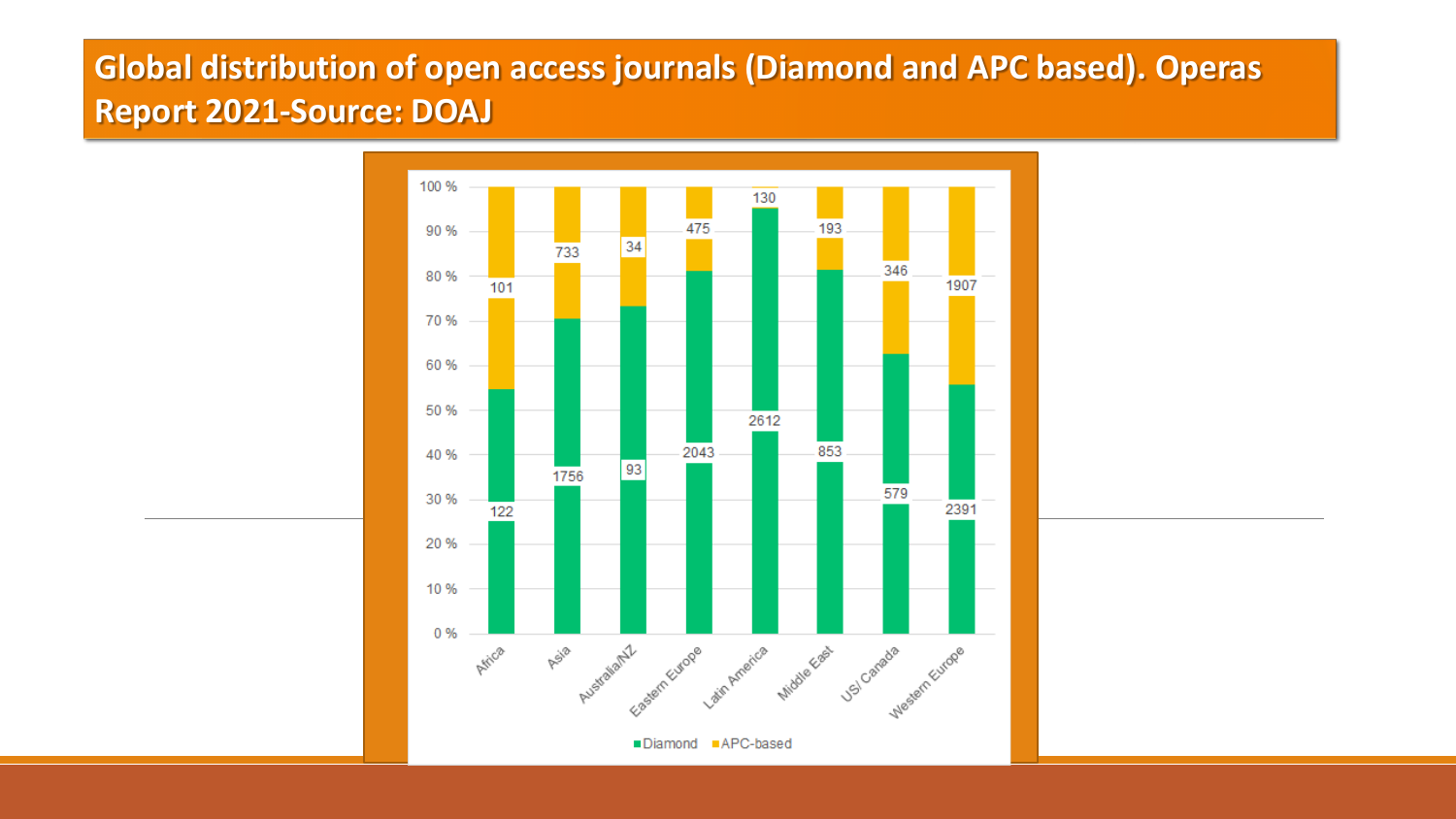Total number of articles in selected databases and indexing services, by language and database

| Language                         | <b>Scopus</b> | %      | <b>WoS</b> | %      | <b>OLIVA</b><br>(SciELO and<br><b>Redalyc)</b> | $\sqrt{26}$ | <b>BIBLAT</b> | $\sqrt{2}$ | <b>LA Referencia</b> | %         |
|----------------------------------|---------------|--------|------------|--------|------------------------------------------------|-------------|---------------|------------|----------------------|-----------|
| <b>Spanish</b>                   | 373,419       | 1.53%  | 270,632    | 0.92%  | 345,391                                        | 43.70%      | 344,666       | 58%        | 367,517              | 29%       |
| <b>Portuguese</b>                | 120,613       | 0.49%  | 131,204    | 0.5%   | 253,648                                        | 32.09%      | 136,533       | 23%        | 531,981              | 42%       |
| <b>English</b>                   | 20,600,733    | 84,35% | 28,142,849 | 95.86% | 188,979                                        | 23.91%      | 88,157        | 14%        | 353,318              | 28%       |
| <b>Other</b><br><b>languages</b> | 3,328,831     | 13.63% | 812,134    | 2.77%  | 2,286                                          | 0.30%       | No info       | 5%         | 2,652                | <b>1%</b> |
| <b>Total</b>                     | 24,423,596    | 100%   | 29,356,819 | 100%   | 790,304                                        | 100%        | 593,738       | 100%       | 1,255,468            | 100%      |

Beigel. F. (2022) "The open science project in an unequal world", in Relaciones Internacionales. Universidad Autónoma de Madrid. Forthcoming in<https://revistas.uam.es/relacionesinternacionales>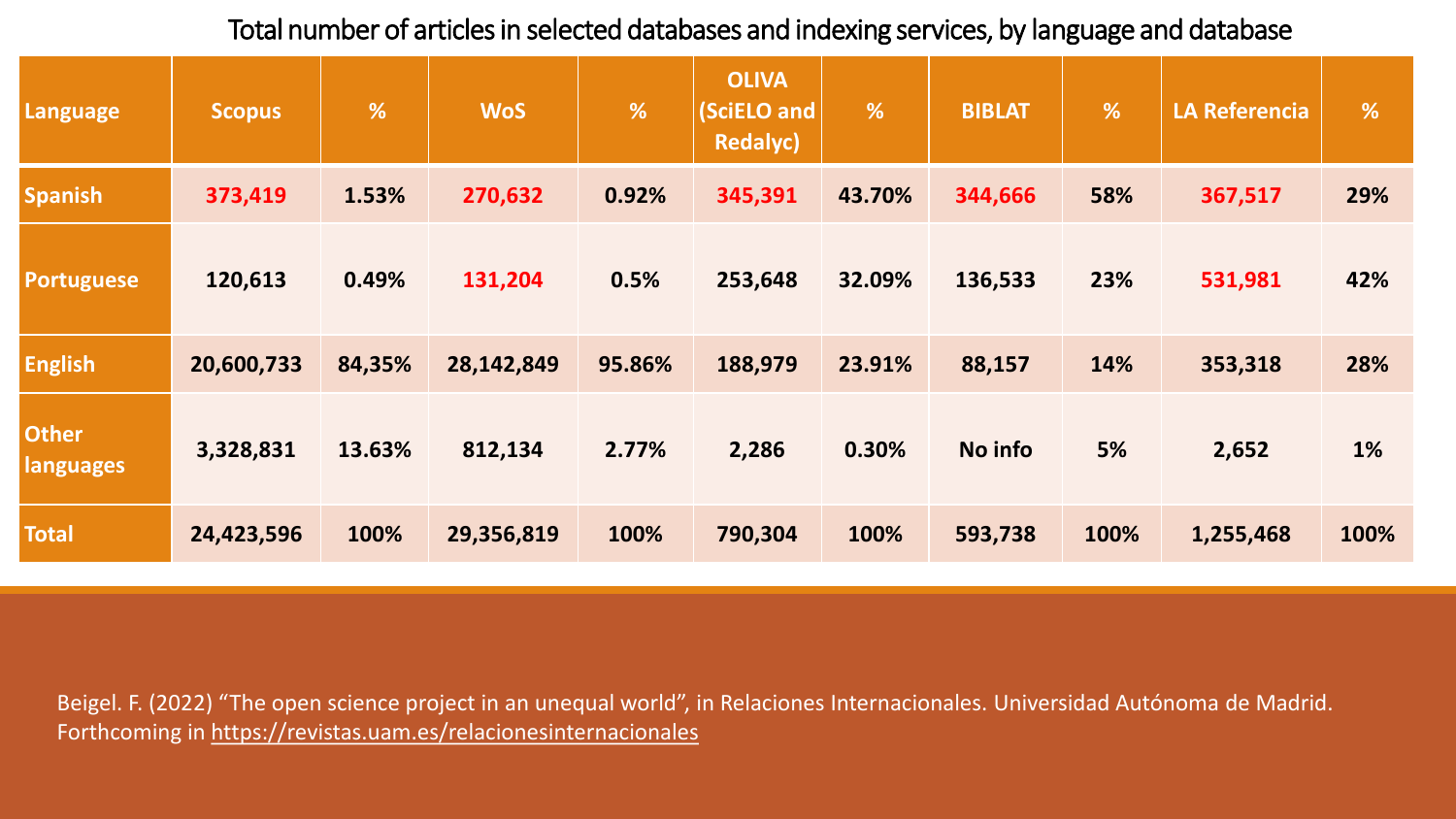**Journals published in Ibero-American countries and indexed in Latin American services, June 2021**

| <b>Country</b>       | Catálogo 2.0 | <b>BIBLAT</b> | <b>Redalyc</b>          | <b>Scielo</b> |
|----------------------|--------------|---------------|-------------------------|---------------|
| <b>Argentina</b>     | 296          | 310           | 65                      | 153           |
| <b>Bolivia</b>       | 9            | 10            | $\overline{\mathbf{3}}$ | 23            |
| <b>Brasil</b>        | 214          | 1013          | 196                     | 398           |
| <b>Chile</b>         | 166          | 210           | 28                      | 126           |
| <b>Colombia</b>      | 45           | 443           | 209                     | 254           |
| <b>Costa Rica</b>    | 83           | 83            | 33                      | 14            |
| <b>Cuba</b>          | 56           | 216           | 30                      | 52            |
| <b>Ecuador</b>       | 186          | 54            | 15                      | $\bf{0}$      |
| <b>El Salvador</b>   | 5            | 9             | $\mathbf 0$             | $\mathbf 0$   |
| <b>España</b>        | 776          |               | 52                      | 52            |
| <b>Guatemala</b>     | 5            | 18            | $\mathbf 0$             | $\mathbf 0$   |
| <b>Haití</b>         |              | $\mathbf{1}$  | $\bf{0}$                | $\bf{0}$      |
| <b>Honduras</b>      | 3            | 9             | $\boldsymbol{0}$        | $\mathbf 0$   |
| <b>Martinica</b>     | $\mathbf{1}$ |               | $\bf{0}$                | $\bf{0}$      |
| <b>México</b>        | 263          | 1324          | 112                     | 200           |
| <b>Nicaragua</b>     | 13           | 5             | <b>150</b>              | $\bf{0}$      |
| Panamá               | 23           | 13            | $\mathbf{1}$            | $\bf{0}$      |
| <b>Paraguay</b>      | 11           | 5             | $\bf{0}$                | $\bf{0}$      |
| Perú                 | 148          | 63            | 20                      | 20            |
| Portugal             | 31           |               | 5                       | 44            |
| <b>Puerto Rico</b>   | 11           | 26            | $\mathbf{1}$            | $\mathbf 0$   |
| República Dominicana | 14           | 5             | $\mathbf{1}$            | $\bf{0}$      |
| <b>Uruguay</b>       | 34           | 47            | 9                       | $\mathbf 0$   |
| Venezuela            | 26           | 232           | 35                      | 17            |
| <b>TOTAL</b>         | 2424         | 4087          | 965                     | 1353          |

Proyecto "Indicadores de producción en ciencia abierta: tendiendo puentes hacia la interoperabilidad de los sistemas de información en Argentina". PP UNESCO 2022-2023, NATIONAL COMMISSION. Argentina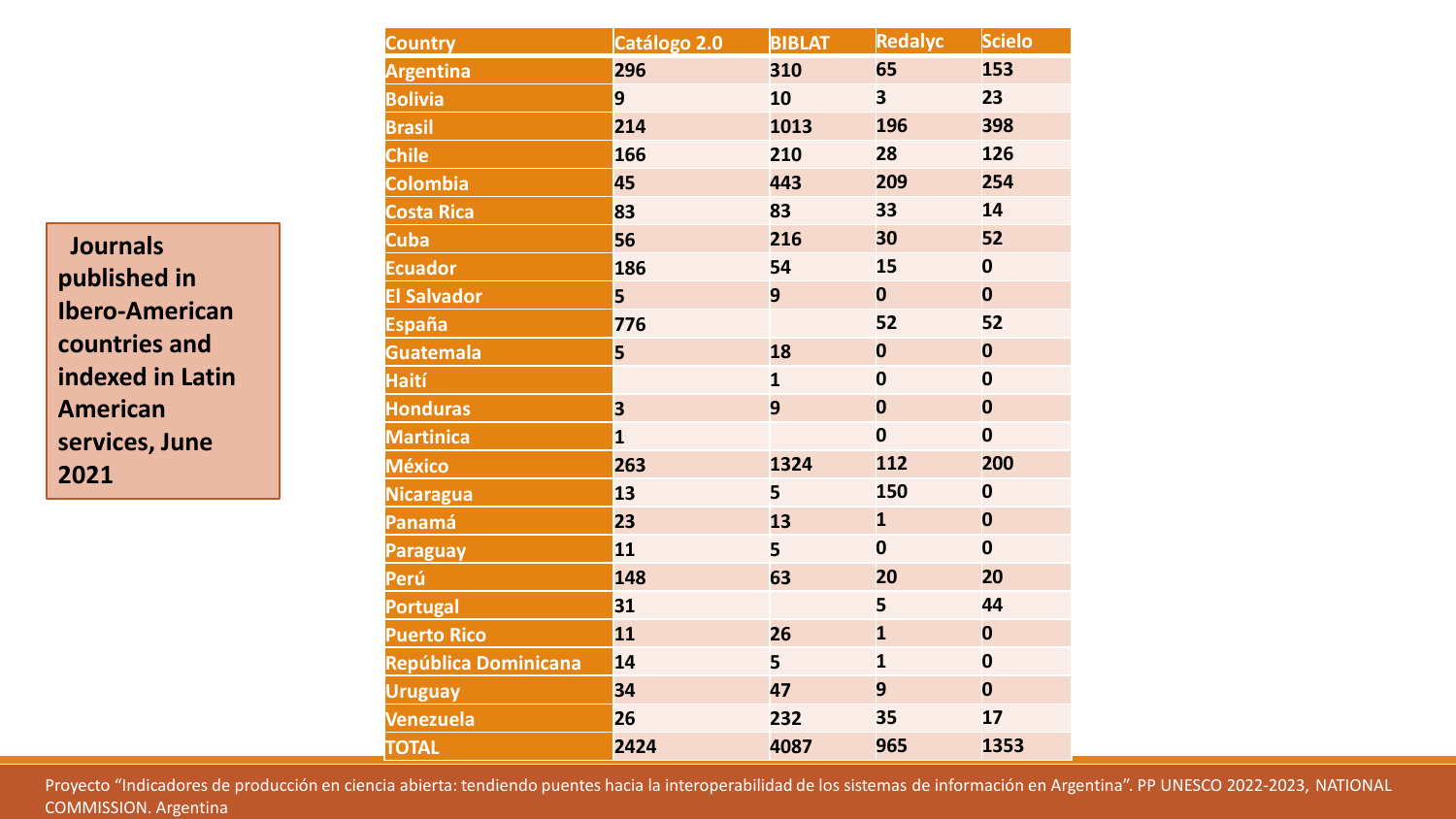#### OLIVA database. Redalyc+SciELO Latin American journals (june 2019)

| Journal country    | <b>Journals</b> | <b>Documents</b> | <b>Authors</b> | <b>Articles</b> | <b>Article authors</b> |
|--------------------|-----------------|------------------|----------------|-----------------|------------------------|
| <b>Brasil</b>      | 506             | 444.332          | 1.579.011      | 396.293         | 1.476.492              |
| Colombia           | 291             | 102.762          | 241.335        | 90.530          | 224.630                |
| <b>México</b>      | 283             | 120.475          | 299.471        | 100.355         | 273.002                |
| Argentina          | 167             | 46.237           | 121.052        | 35.919          | 104.093                |
| Chile              | 144             | 69.095           | 199.308        | 57.032          | 178.521                |
| Venezuela          | 97              | 34.939           | 92.097         | 30.161          | 85.814                 |
| Cuba               | 82              | 46.052           | 160.371        | 41.621          | 149.736                |
| Costa Rica         | 48              | 16.313           | 35.322         | 14.816          | 33.199                 |
| Perú               | 37              | 13.902           | 40.558         | 11.773          | 37.066                 |
| <b>Uruguay</b>     | 25              | 4.756            | 14.914         | 3.680           | 12.866                 |
| <b>Bolivia</b>     | 22              | 4.491            | 10.080         | 3.629           | 8.767                  |
| Ecuador            | 11              | 3.440            | 5.631          | 2.877           | 5.002                  |
| <b>Puerto Rico</b> | 5               | 1.253            | 1.841          | 816             | 1.382                  |
| Panamá             | $\mathbf{1}$    | 408              | 427            | 333             | 341                    |
| Rep. Dominicana    | $\mathbf{1}$    | 527              | 877            | 469             | 793                    |
| <b>Total</b>       | 1.720           | 908.982          | 2.802.295      | 790.304         | 2.591.704              |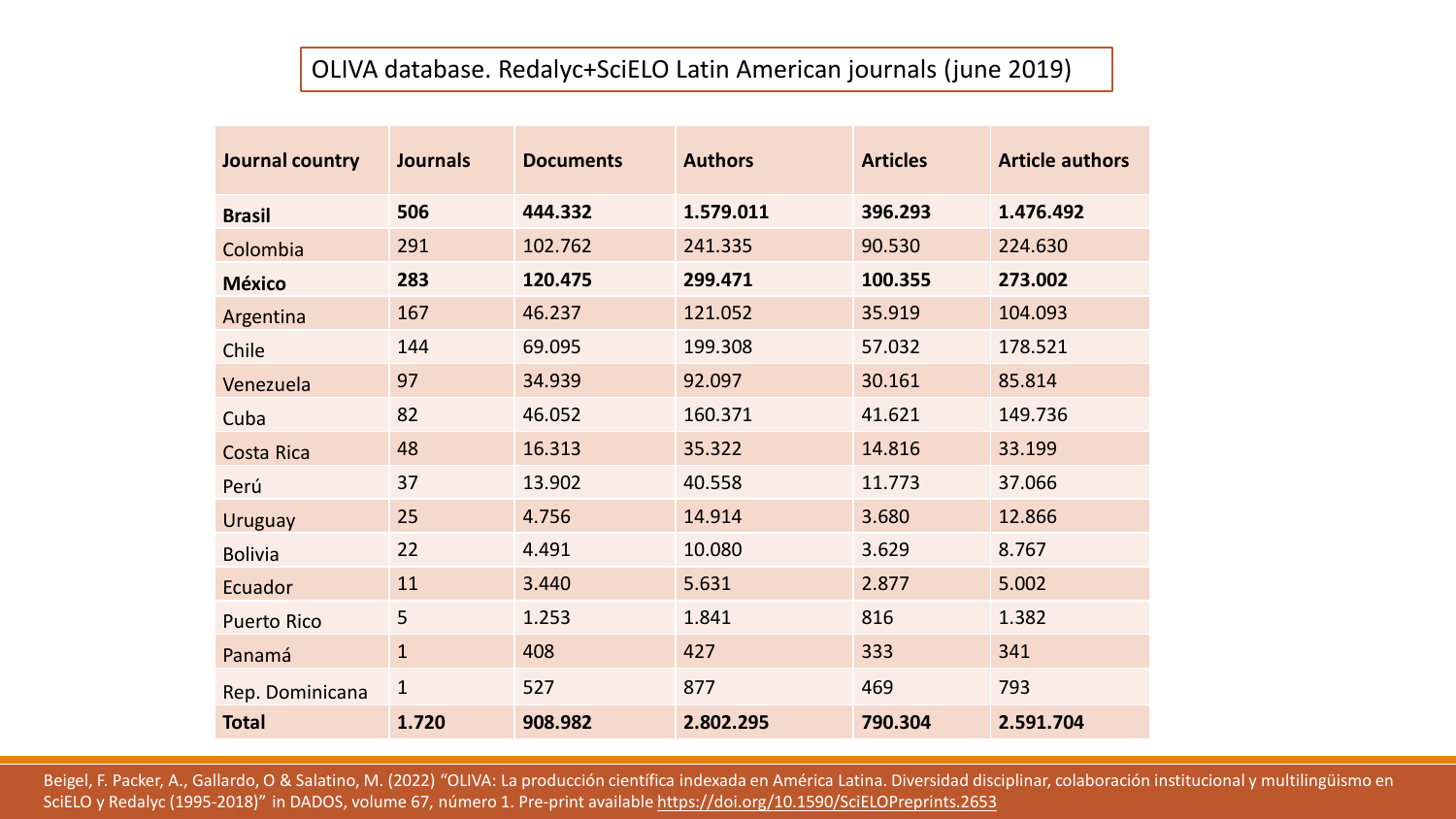#### OLIVA: Journals with at least 1 article published per year and total articles published per year 1995-2019.

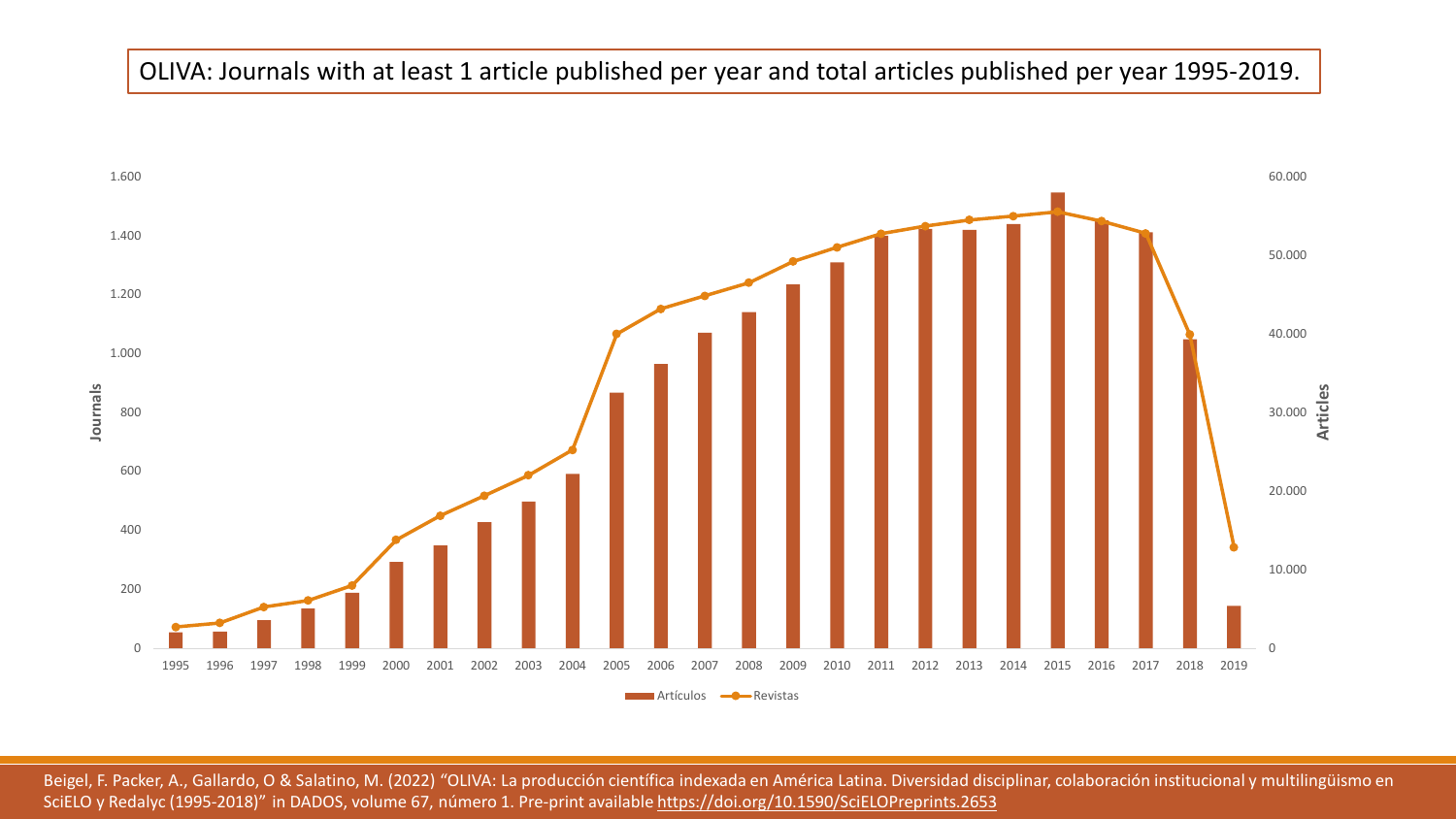OLIVA. 19 publishers editing more than 10 journals, n=422/1720

| <b>Publisher</b>                                  | <b>Journals edited</b> |
|---------------------------------------------------|------------------------|
| Universidad Nacional Autónoma de México           | 61                     |
| Universidade de São Paulo, Brasil                 | 47                     |
| <b>Editorial de Ciencias Médicas, Cuba</b>        | 38                     |
| Universidad de los Andes, Colombia                | 36                     |
| <b>Universidad Nacional de Colombia</b>           | 36                     |
| Universidad de Antioquia, Colombia                | 22                     |
| Pontificia Universidad Javeriana, Colombia        | 22                     |
| <b>Universidad de Costa Rica</b>                  | 19                     |
| <b>Universidad de Chile</b>                       | 16                     |
| Universidad de Buenos Aires, Argentina            | 16                     |
| Pontificia Universidad Católica de Chile          | 16                     |
| Universidad Estadual de Maringá, Brasil           | 14                     |
| Universidad Federal de Santa Catarina, Brasil     | 13                     |
| Universidad de Guadalajara, México                | 12                     |
| Universidad Nacional de La Plata, Argentina       | 12                     |
| Universidade Federal de Rio de Janeiro, Brasil    | 11                     |
| Universidad Federal de Río Grande del Sur, Brasil | 11                     |
| Universidad del Valle, Colombia                   | 10                     |
| Universidade Federal de Minas Gerais, Brasil      | 10                     |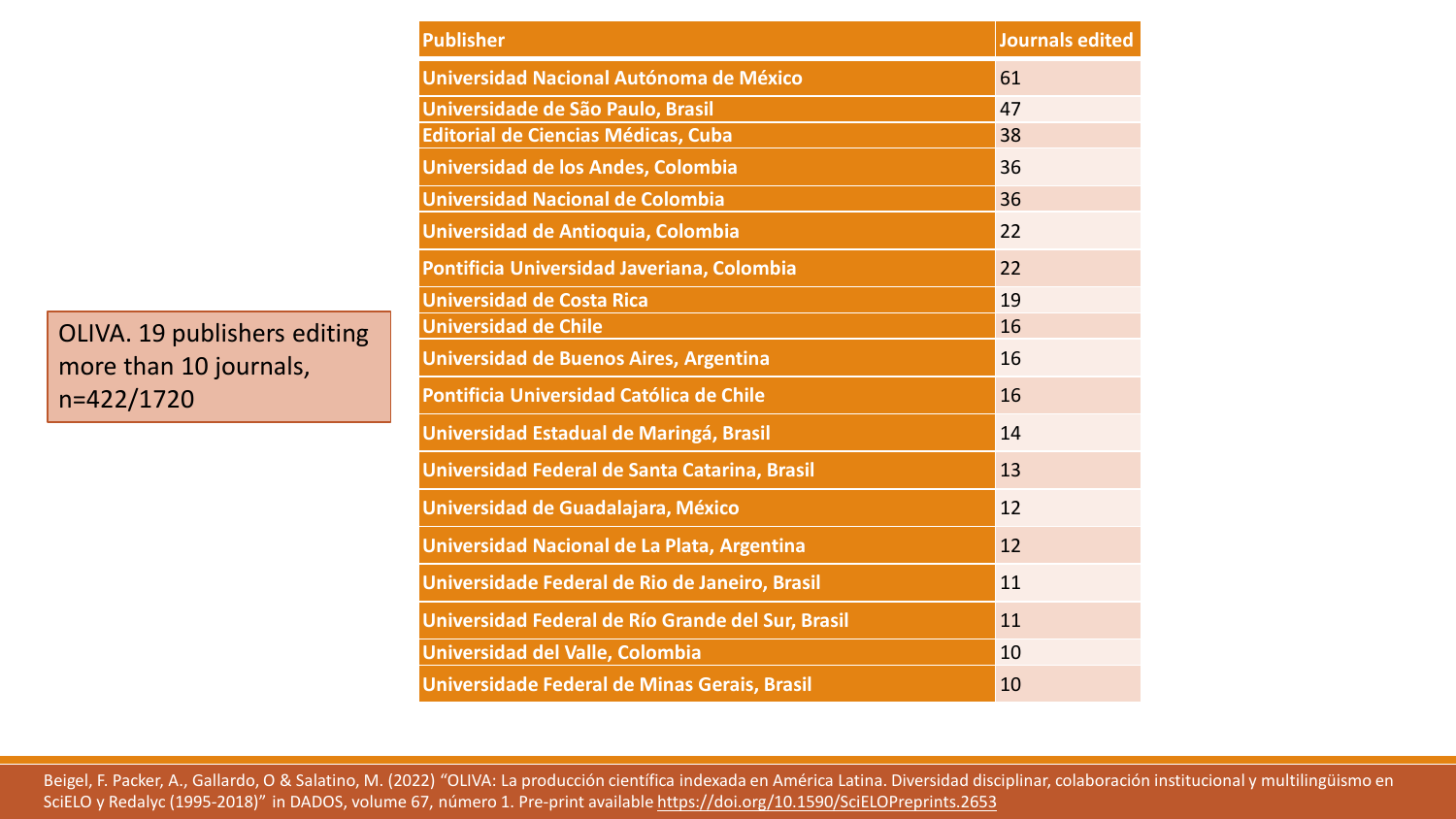#### OLIVA. Journals by business model n=1.720

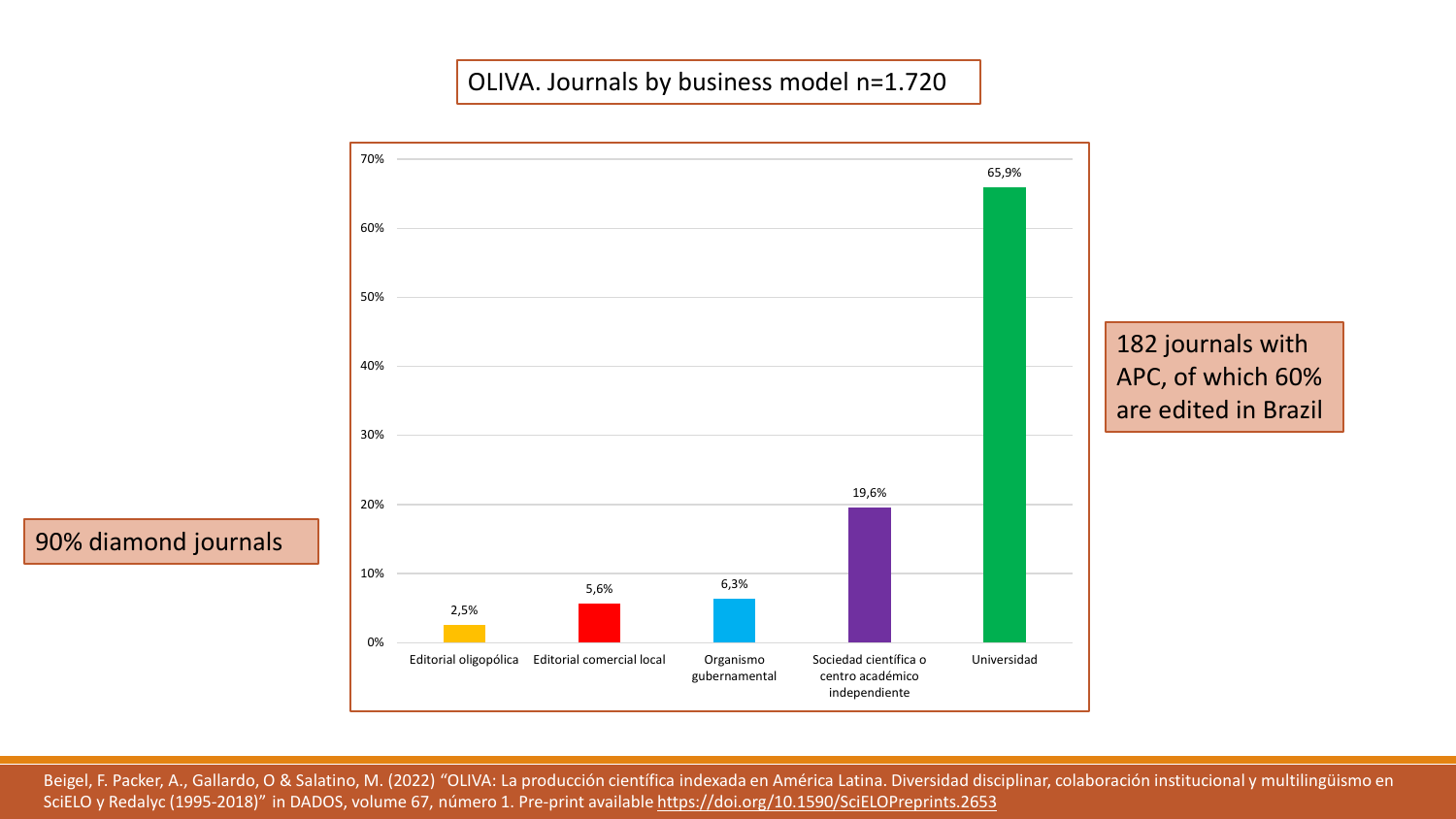OLIVA. Total Articles by language (N=790.304).

| <b>Language</b>   | <b>Articles [%]</b> |
|-------------------|---------------------|
| <b>Spanish</b>    | 43,7%               |
| <b>Portuguese</b> | 32,09%              |
| <b>English</b>    | 23,91%              |
| <b>French</b>     | 0,2%                |
| <b>No data</b>    | 0,12%               |
| <b>Total</b>      | 100,0%              |

Beigel, F. Packer, A., Gallardo, O & Salatino, M. (2022) "OLIVA: La producción científica indexada en América Latina. Diversidad disciplinar, colaboración institucional y multilingüismo en SciELO y Redalyc (1995-2018)" in DADOS, volume 67, número 1. Pre-print available <https://doi.org/10.1590/SciELOPreprints.2653>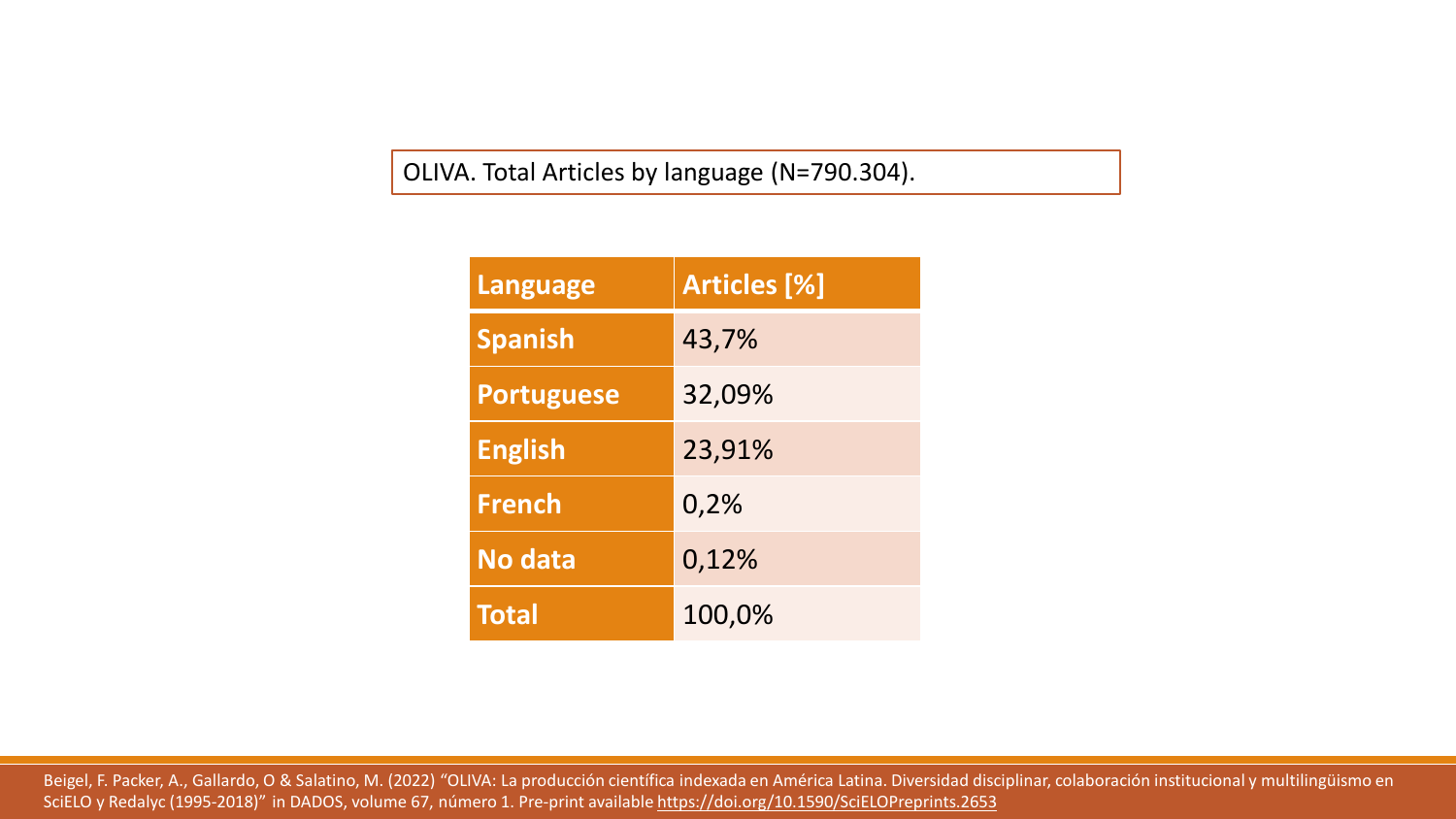#### OLIVA. Evolution of articles in Brazilian journals by language, 2009-2018.

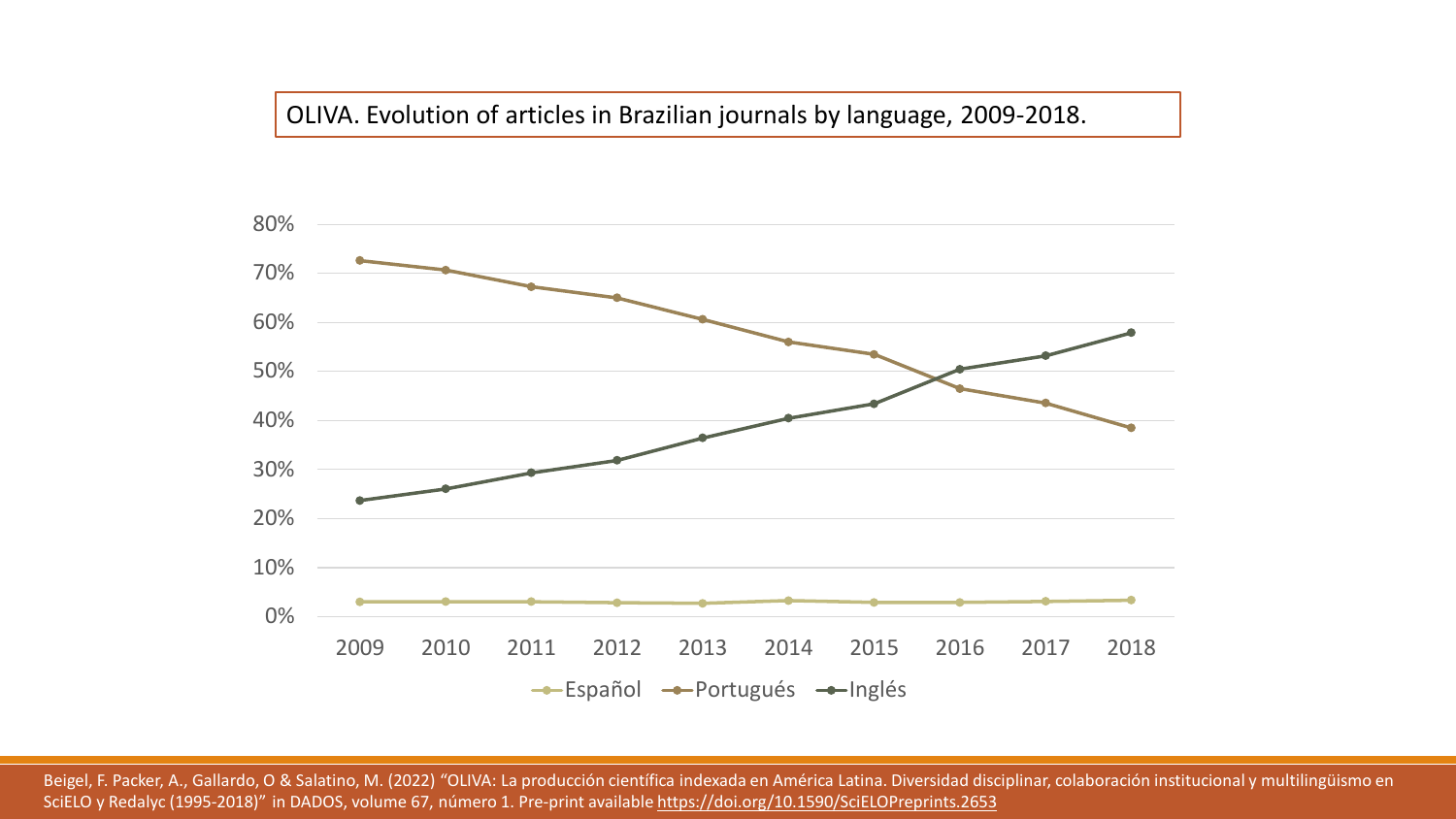#### *OLIVA. Authorship in articles by authors from six countries (n=492.308).*

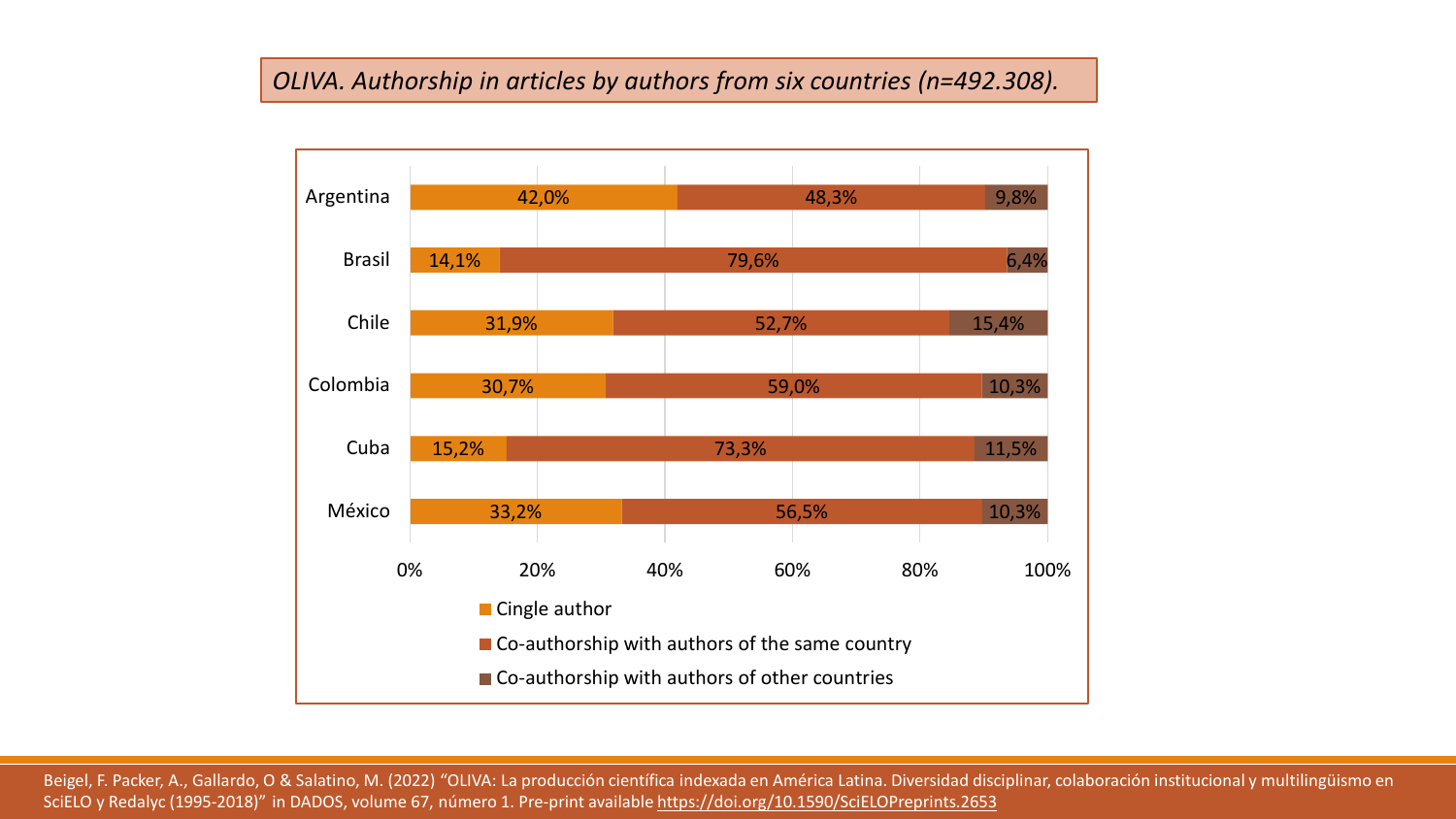#### OLIVA. Articles by authors from selected countries by country of the journal

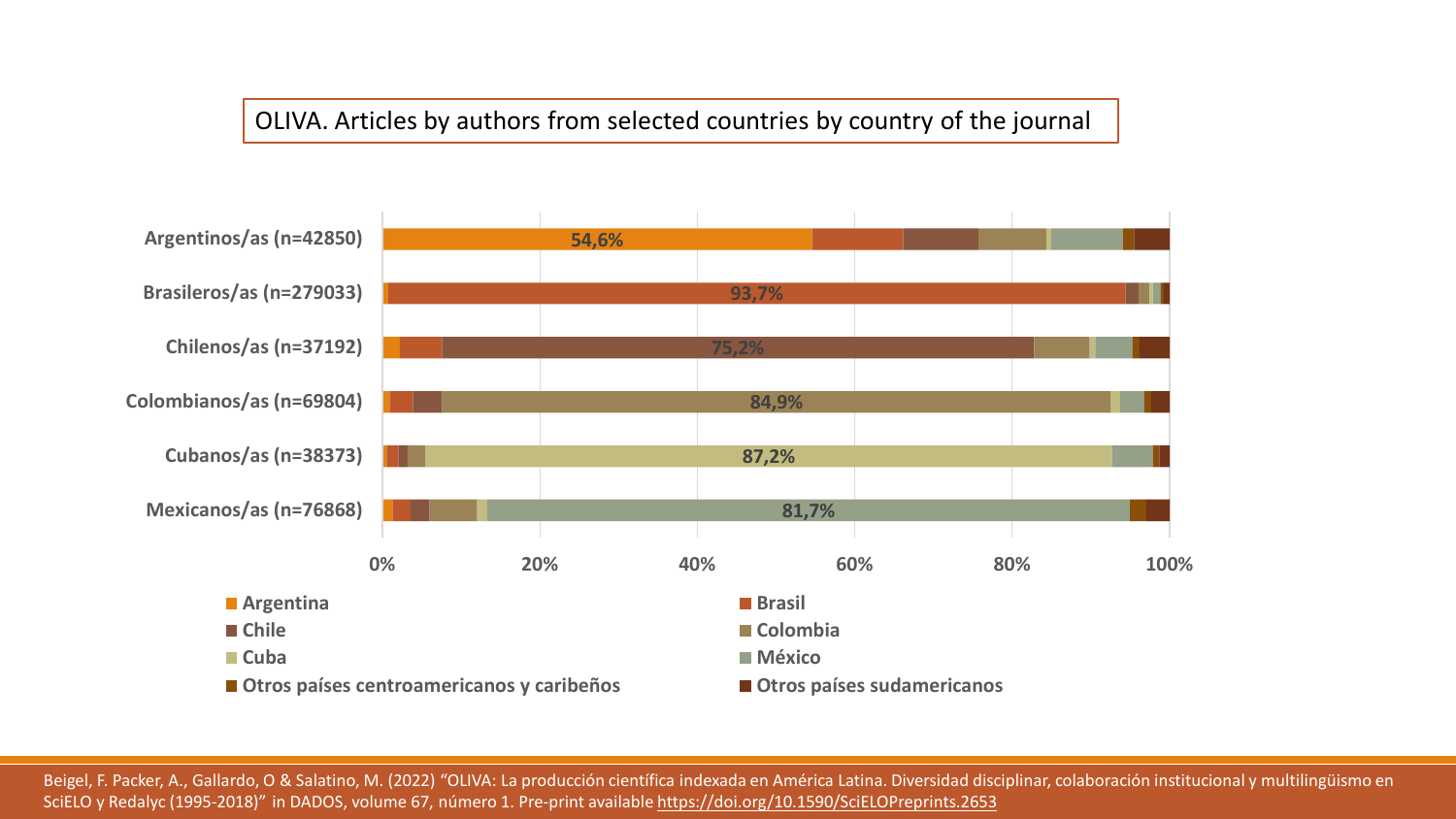BRAZIL-SciELO Collection. Articles with 2 or more authors by regional affiliation and discipline of the journal, 2016-2020 (N=58.148).

|                               | <b>Discipline of Journal</b>        | 1 State | 2 States | 3 and more<br><b>States</b> | <b>Total</b> |
|-------------------------------|-------------------------------------|---------|----------|-----------------------------|--------------|
|                               | <b>Ciencias Agrícolas</b>           | 48,3%   | 37,6%    | 14,1%                       | 100%         |
| <b>NATIONAL COLLABORATION</b> | <b>Ciencias Exactas y Naturales</b> | 50,2%   | 37,3%    | 12,5%                       | 100%         |
| <b>IN BRAZIL.</b>             | <b>Ciencias Biológicas</b>          | 51,6%   | 35,3%    | 13,1%                       | 100%         |
|                               | <b>Multidisciplinarias</b>          | 55,0%   | 33,3%    | 11,7%                       | 100%         |
| ENDOGAMY?                     | <b>Ingenierías</b>                  | 62,0%   | 30,9%    | 7,1%                        | 100%         |
|                               | <b>Ciencias de la Salud</b>         | 63,1%   | 28,4%    | 8,5%                        | 100%         |
|                               | <b>Ciencias Humanas</b>             | 64,8%   | 29,9%    | 5,3%                        | 100%         |
|                               | <b>Ciencias Sociales Aplicadas</b>  | 66,2%   | 29,8%    | 4,0%                        | 100%         |
|                               | Ling., Letras y Artes               | 68,9%   | 29,5%    | 1,6%                        | 100%         |
|                               | Conjunto                            | 59%     | 31,9%    | 9,1%                        | 100%         |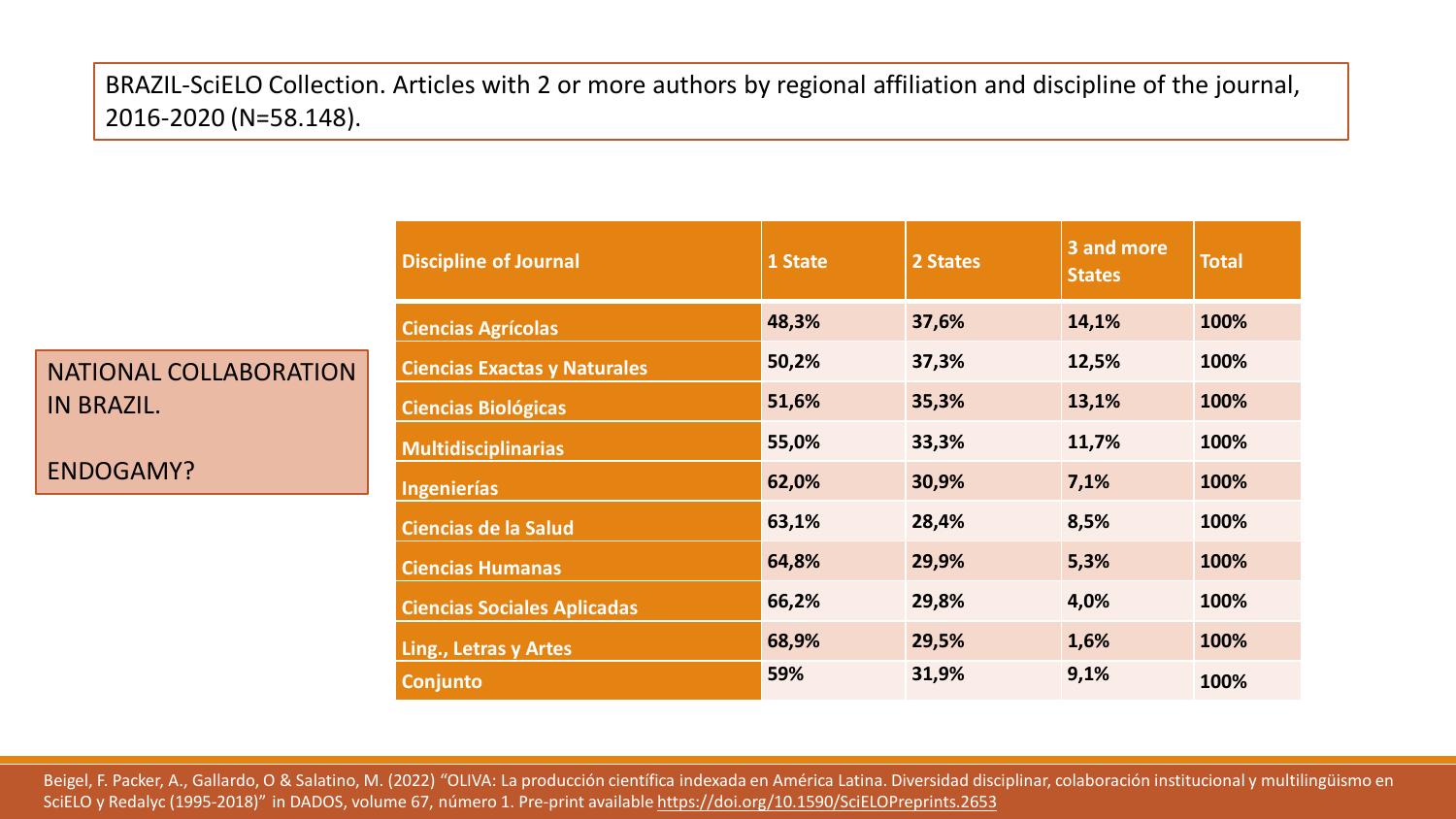BRAZIL-SciELO Collection. Articles with at least one author from the more productive states, according with the State of the co-authors*.*

| <b>State</b>             | With co-authors from the<br>same State | With co-authors from the<br>other 4 productive States | With co-authors from the<br>rest of the Brazilian States<br>(22) | <b>Total</b> |
|--------------------------|----------------------------------------|-------------------------------------------------------|------------------------------------------------------------------|--------------|
| <b>Minas Gerais</b>      | 52,9%                                  | 24,4%                                                 | 22,7%                                                            | 100%         |
| Paraná                   | 53,2%                                  | 26,6%                                                 | 20,2%                                                            | 100%         |
| <b>Rio de Janeiro</b>    | 54,4%                                  | 23,7%                                                 | 21,9%                                                            | 100%         |
| <b>Rio Grande do Sul</b> | 58,4%                                  | 20,5%                                                 | 21,1%                                                            | 100%         |
| São Paulo                | 57,9%                                  | 20,1%                                                 | 22,0%                                                            | 100%         |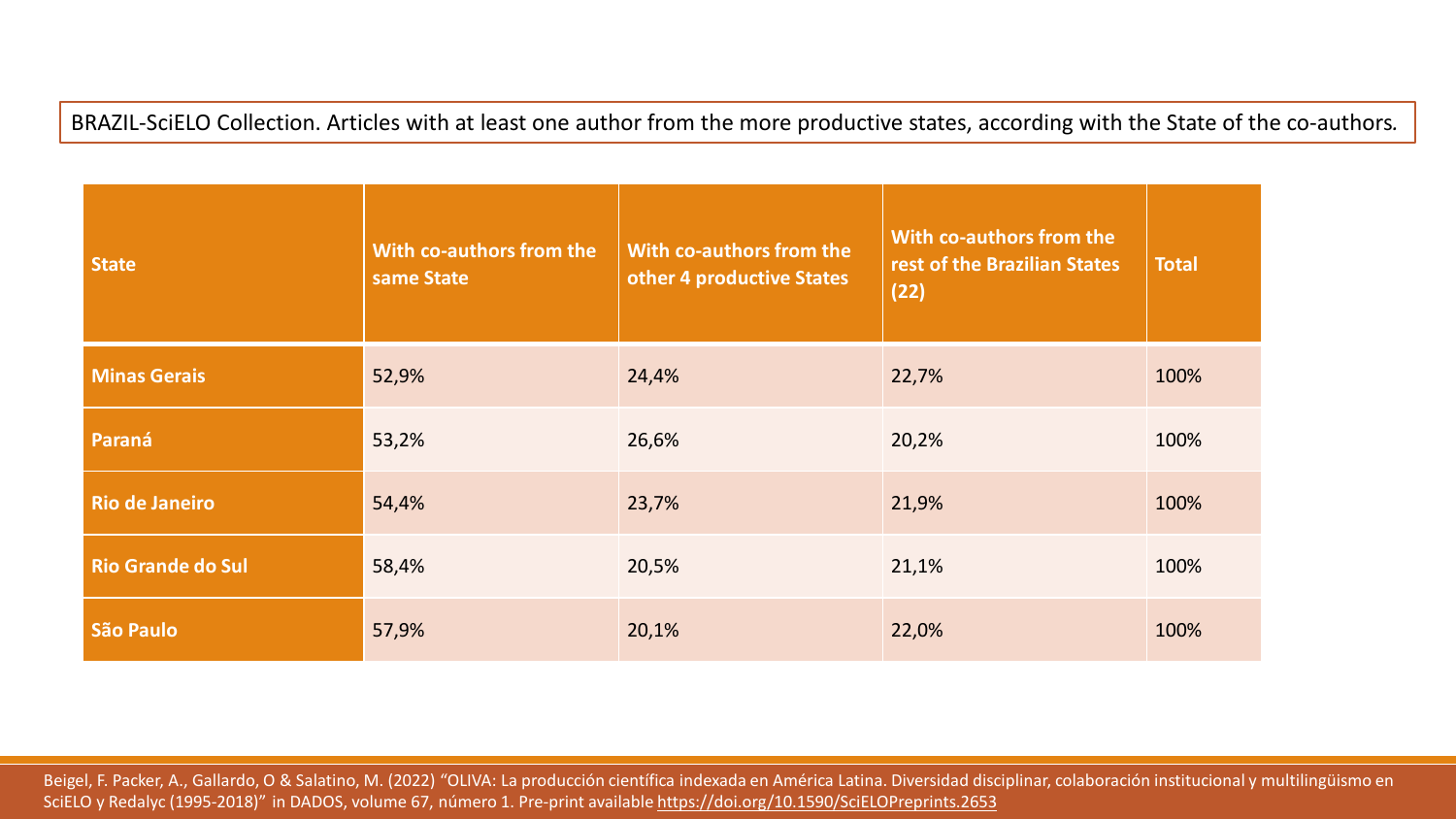#### **DIVERSE CIRCUITS AND RESEARCH AGENDAS IN THE PRODUCTION OF KNOWLEDGE**



Beigel, Fernanda (2019) "Indicadores de circulación de la producción científica de las universidades: una perspectiva multi-escalar para visibilizar anclajes locales y promover alcances regionales", en Revista Ciencia, Tecnología y Política, Año 2 N° 3, <https://doi.org/10.24215/26183188e028>